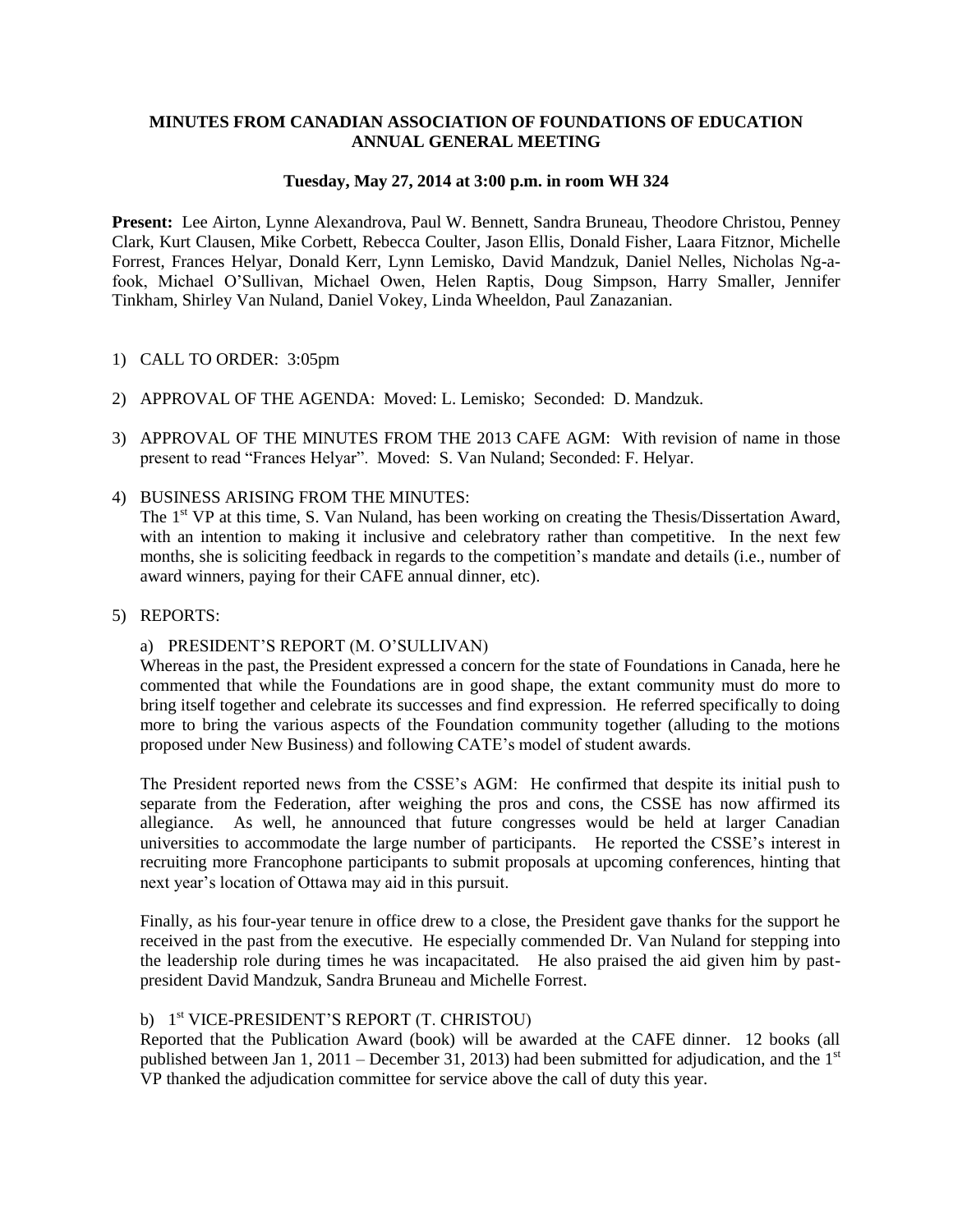Thanks were given to Shirley Van Nuland for her advice throughout the year, and taking the lead on the development of a Thesis/Dissertation Award. The full report of the  $1<sup>st</sup>$  Vice-President is attached as Appendix A.

#### c) SECRETARY-TREASURER REPORT (K. CLAUSEN)

The Secretary-Treasurer read from the report that had been circulated. It is attached as Appendix B.

### d) REPORT FROM THE CJE REPRESENTATIVE (H. RAPTIS)

Good news was reported at CJE in comparison to the state of the journal in the previous year. Transition Project Manager, Katy Ellsworth (of UBC) has managed to unjam the backlog of submissions to the journal, and help CJE publish 6 issues this past year. The CJE Advisory Board has also recommended that the CSSE Board establish a new paid staff position (managing editor) and a suite of consulting editors. The CJE Advisory Board also recommended that the editors of the journal review and clean up the reviewer list. The CJE Board has recommended changes to policy and author/ reviewer guidelines that should prove more favourable to submissions with a Foundational focus. All of these recommendations are pending approval from CSSE.

**Motion:** Be it resolved that a letter be sent from CAFE to Katy Ellsworth to congratulate her on the successful reforms undertaken by the Canadian Journal of Education this past year.

Moved: M. Corbett Seconded: M. Forrest

Carried Unanimously

#### e) REPORTS FROM SIGs

### i) CHEA (L. LEMISKO, PRESIDENT)

Reported that the 18<sup>th</sup> Biennial CHEA conference will be held in October in Saskatoon. 45 papers, 4 panels, and awards will make up the programme. In the past year, the CHEA website has also been revised to be more attractive and user-friendly. Finally, Penney Clark was thanked for all her help as past-president.

### ii) SOCINET (M. CORBETT, PRESIDENT)

Regretted to report that due to lack of interest, SociNet has not been a functioning organization in the past year. While calls went out, there was no activity. He is presently putting out a call for anyone interested in sitting on its executive or wanting to help organize next year's conference.

#### iii) CPES (D. SIMPSON, PRESIDENT)

This year, the CPES Dissertation Award was given to two recipients: Iris Berger of UBC (for ["Narration as Action: The Potential of Pedagogical Narration for Leadership Enactment in Early](http://edst.educ.ubc.ca/files/2013/10/Berger-Programme-2.pdf)  [Childhood Education Contexts"](http://edst.educ.ubc.ca/files/2013/10/Berger-Programme-2.pdf)**)** and Michael McGarry of OISE/UT (for "'*To read, write and cast accounts*': Foucault, Governmentality, and Education in Upper Canada/Canada West"). As well, Daniel Vokey received the Distinguished Service Award for his contributions to the association. This year, the CPES conference received 38 submissions of which 26 were accepted. Thanks to Chris Martin who acted as programme chair for this year's conference and to David Burns who will be the coordinator at next year's conference. Donald Kerr was elected president of the Society, starting in 2014.

### f) REPORT FROM THE STUDENT REPRESENTATIVE (L. ALEXANDROVA)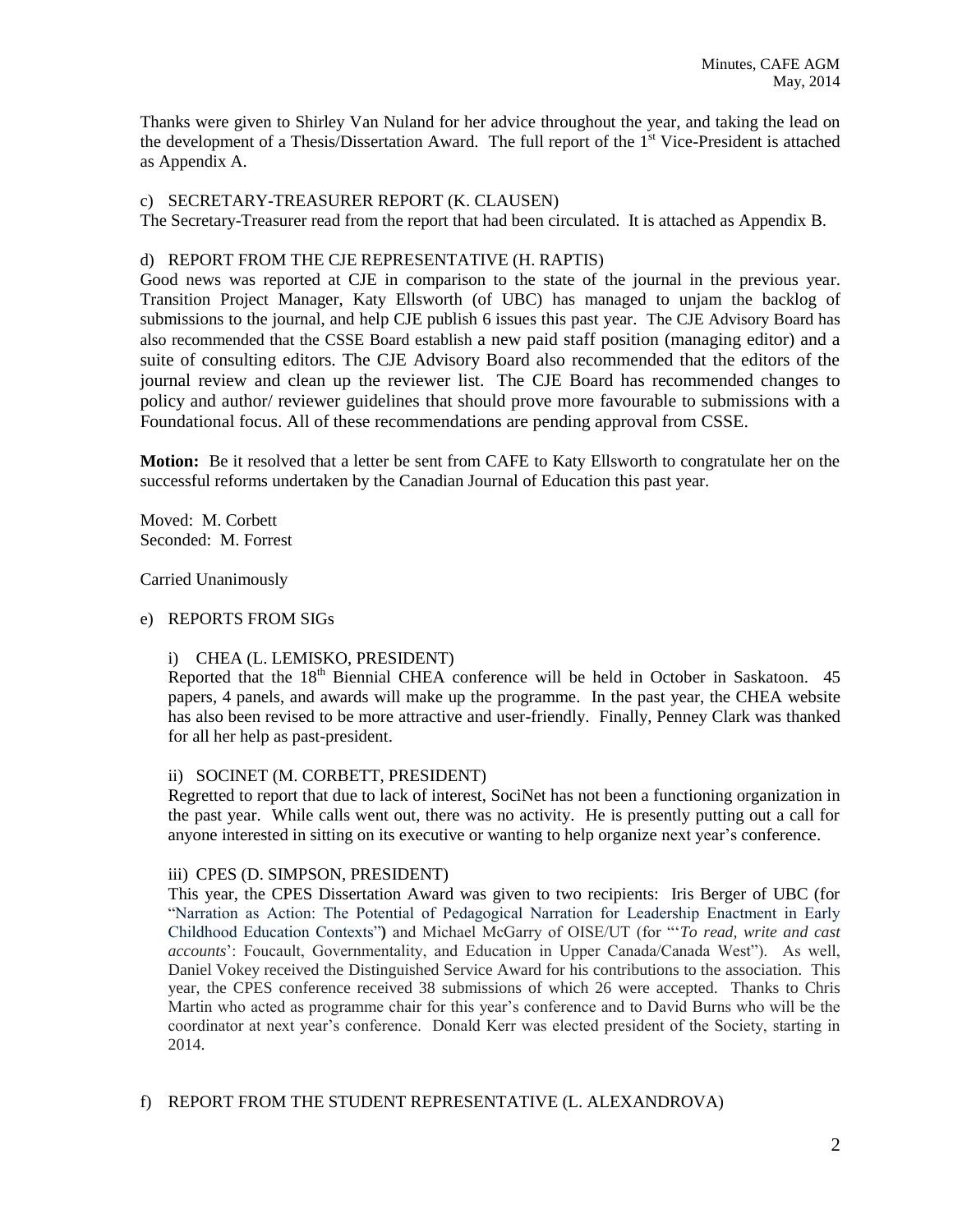The Student Representative addressed the question of insufficient student participation in CAFE conferences, both as attendees and paper presenters. She reviewed possible ways of increasing student CAFE Conference participation, requesting CAFE's special attention to the matter (see approved motion under Other Business). Based on preliminary feedback from students, four proposals were outlined: 1) to establish a Faculty Award for Student Mentoring (thesis and more); 2) to look into possibilities of acknowledging (potentially) all theses defended in a given year on websites/journals of CAFE or the constituent associations; 3) to consider maintaining more substantial CAFE online presence, including the possibility of setting up a database with member profiles to facilitate networking and even faculty searches. Lynne offered to (help) organize – if approved – next year's Faculty Awards round and a Creative Poster-type Session, which would add more opportunities to the regular panel presentation format for more abstract-submitting students to present their research (see details in Student Representative Report attached as Appendix C).

## 6) ELECTIONS

President: Theodore Christou (Nominated: Kurt Clausen; Seconded: Shirley Van Nuland)

1<sup>st</sup> Vice-President: Kurt Clausen (Nominated: Theodore Christou; Seconded: Lynn Lemisko)

Treasurer-Secretary: Lee Airton (Nominated: Self-nominated; Seconded: Frances Helyar)

2<sup>nd</sup> Vice-Present: Left Vacant

CJE Representative: Helen Raptis (2013-2015)

Student Representative: Lynne Alexandrova (2013-2015)

Member-at-Large: Penney Clark; David Mandzuk (Nominated: Theodore Christou; Seconded: Linda Wheeldon)

### 7) NEW BUSINESS:

### *a) Normalization of SIG Status*

In the past year, it has been brought to the CAFE executive's attention by CSSE personnel that CHEA and SociNet did not possess official SIG status. To this end, the following motion was first proposed:

"Be it resolved that CHEA and SociNet each apply for official SIG status as part of CAFE by January 1, 2015. In the event that they choose not to, they will cease to receive membership benefits." Moved by: H. Raptis; Seconded by: M. Forrest

Members of these SIGs asked what the implications would be for making these associations' status official. In response, the executive explained that they would continue to receive monies accrued as part of CAFE's due from CSSE. The presidents of these SIGs would also be considered part of the CAFE executive, and take part in the decision-making process. Finally, they would receive a separate on-line submission site, and be in control of their own programmes at the CAFE annual conference. This would include an ear-marked session for each SIG's AGM.

When pushed, the executive stated that little would change from the present status, except the paperwork to formalize this agreement (which had either never been done in the past or lost from the CSSE's files).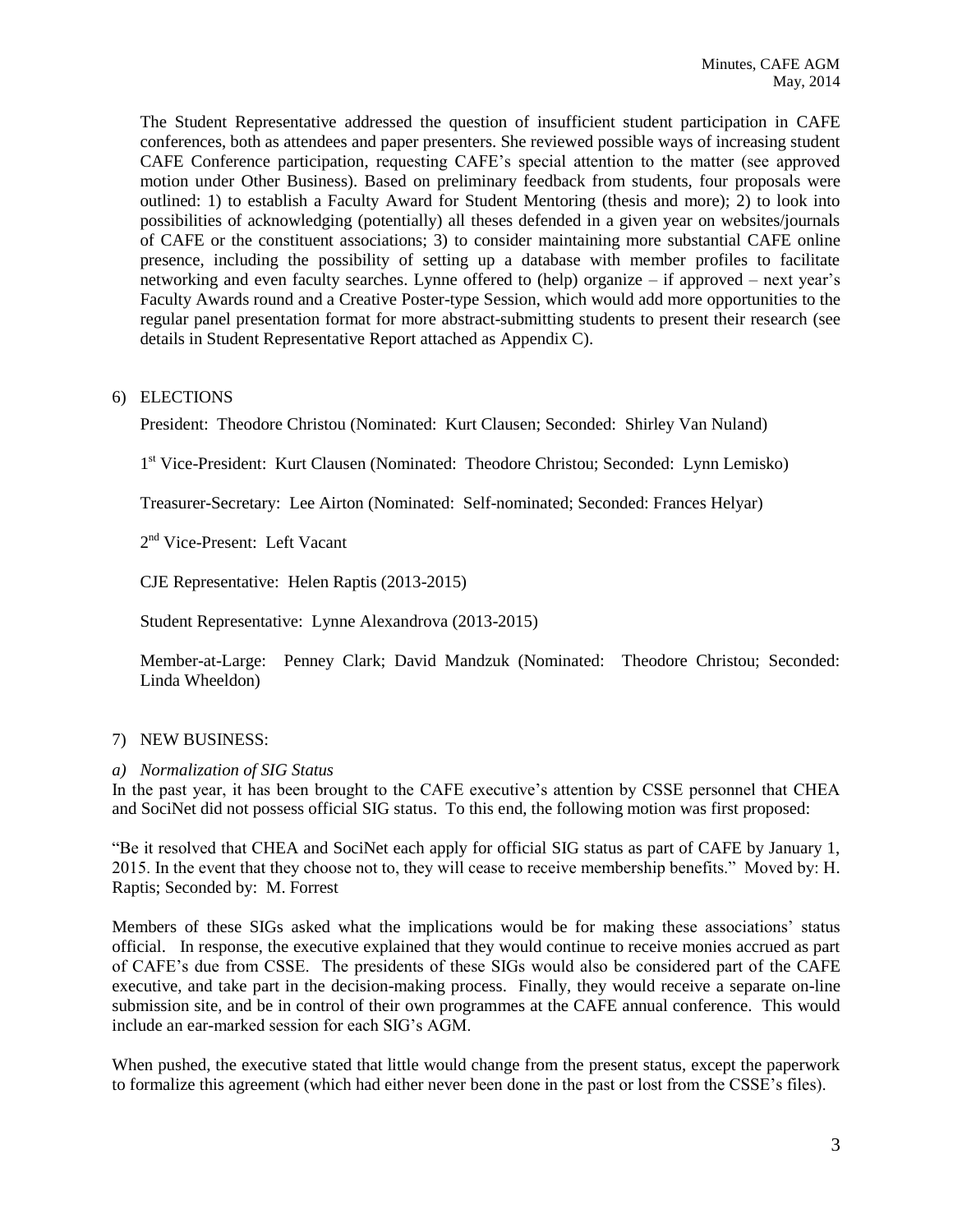In order to indicate that the decision be left up to CHEA and SociNet, rather than being seen as an act of force by CAFE, the mover and seconder agreed to the following friendly amendment from R. Coulter:

**Motion:** Be it resolved that CHEA and SociNet be asked to consider applying for official SIG status as part of CAFE by January 1, 2015. In the event that they choose not to, they will cease to receive membership benefits.

Moved by: H. Raptis Seconded by: M. Forrest

Carried

## *b) Planning for a pre-conference at the 2015 Congress*

At the 2013 CSSE conference held at the University of Victoria, CAFE organized a daylong preconference to consider strategies for preserving Education Foundations in Canadian teacher education programmes, at a time when courses in History, Sociology and Philosophy of Education are diminishing in number across the country, as are the number of tenure-track faculty positions in Foundations. This generated a great deal of discussion and resolutions to act. The minutes and notes of this pre-conference pointed to further public discussions CAFE could organize focused on developing a common theme and language, and developing an integrated statement to explain the essential contributions and mission of Foundations in teacher education.

Unfortunately, due to fact that this year's executive was rather overwhelmed with outside work, a similar pre-conference did not materialize, nor did a session dedicated to the future of the foundations in Canada. It was proposed that a concerted effort be made early to create a pre-conference for next year.

**Motion:** Be it resolved that CAFE hold a follow-up pre-conference on the future of education foundations in Canadian teacher education programs and that it be scheduled for the pre-conference day just prior to the official start of the CSSE Congress in 2015 in Ottawa.

Moved by: K. Clausen Seconded by: S. Bruneau

Carried

## *c) Attracting New Graduate Student Members to CAFE*

The Student Representative felt that CAFE should do more to attract new graduate students, as they represented the future of the association. After some discussion, the following motion was made:

**Motion:** Be it resolved that efforts be made by CAFE to increase student participation (especially as presenters) in the annual conferences of CAFE (its constituencies).

Moved by: L. Alexandrova Seconded by: R. Coulter

Carried

*d) Other*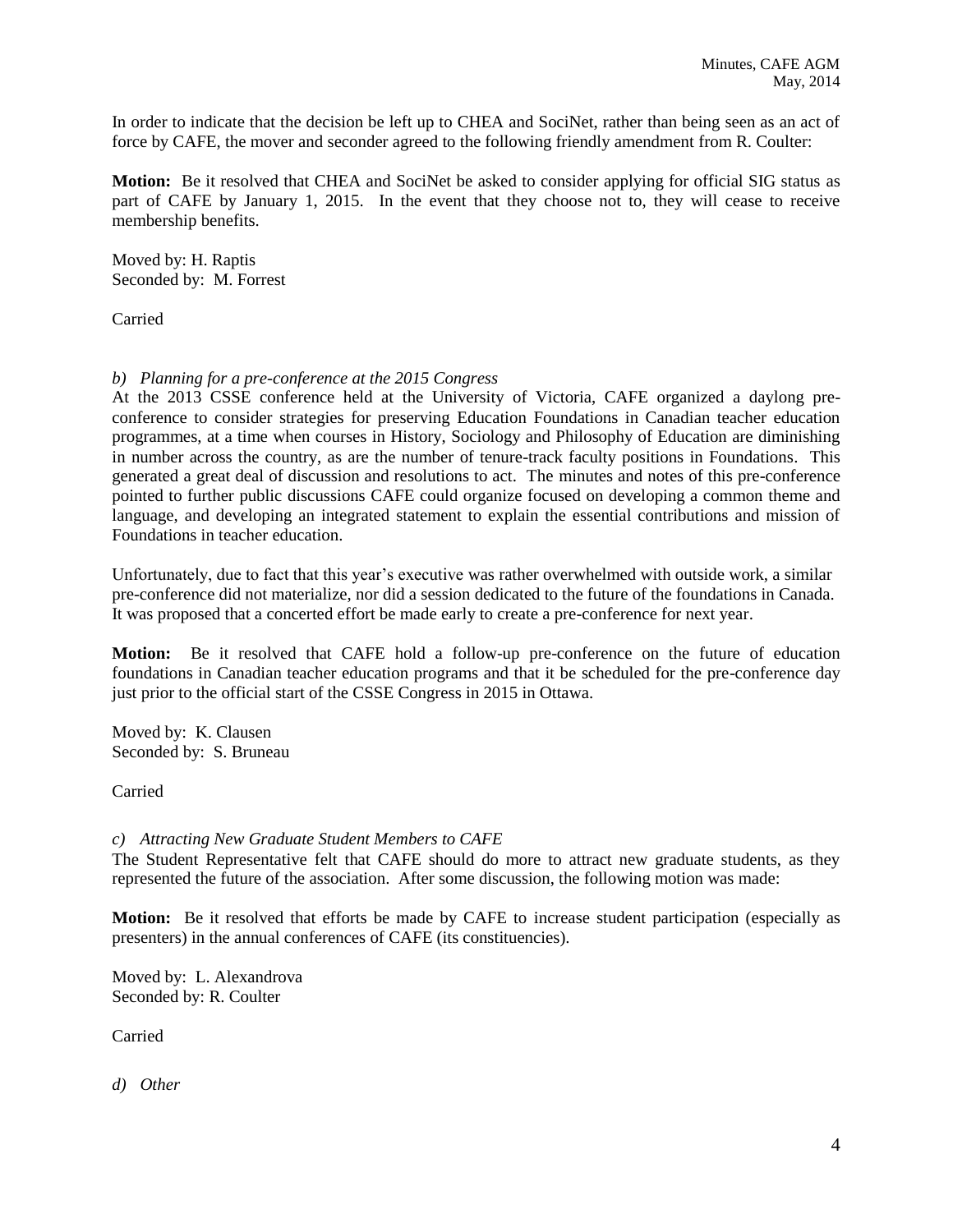Thanks were expressed to Michael Owen for taking on the job of  $2<sup>nd</sup>$  Vice-President and programme coordinator for 2013-14. Organizing the CAFÉ conference is an onerous task. At this point, M. Owen gave thanks to C. Martin and others in helping smooth out glitches from the program.

Finally, thanks were expressed to Michael O'Sullivan for the four years of service he has given to the association, despite great physical setbacks during this time. His support and leadership were greatly appreciated.

8. ADJOURNMENT (4:30pm)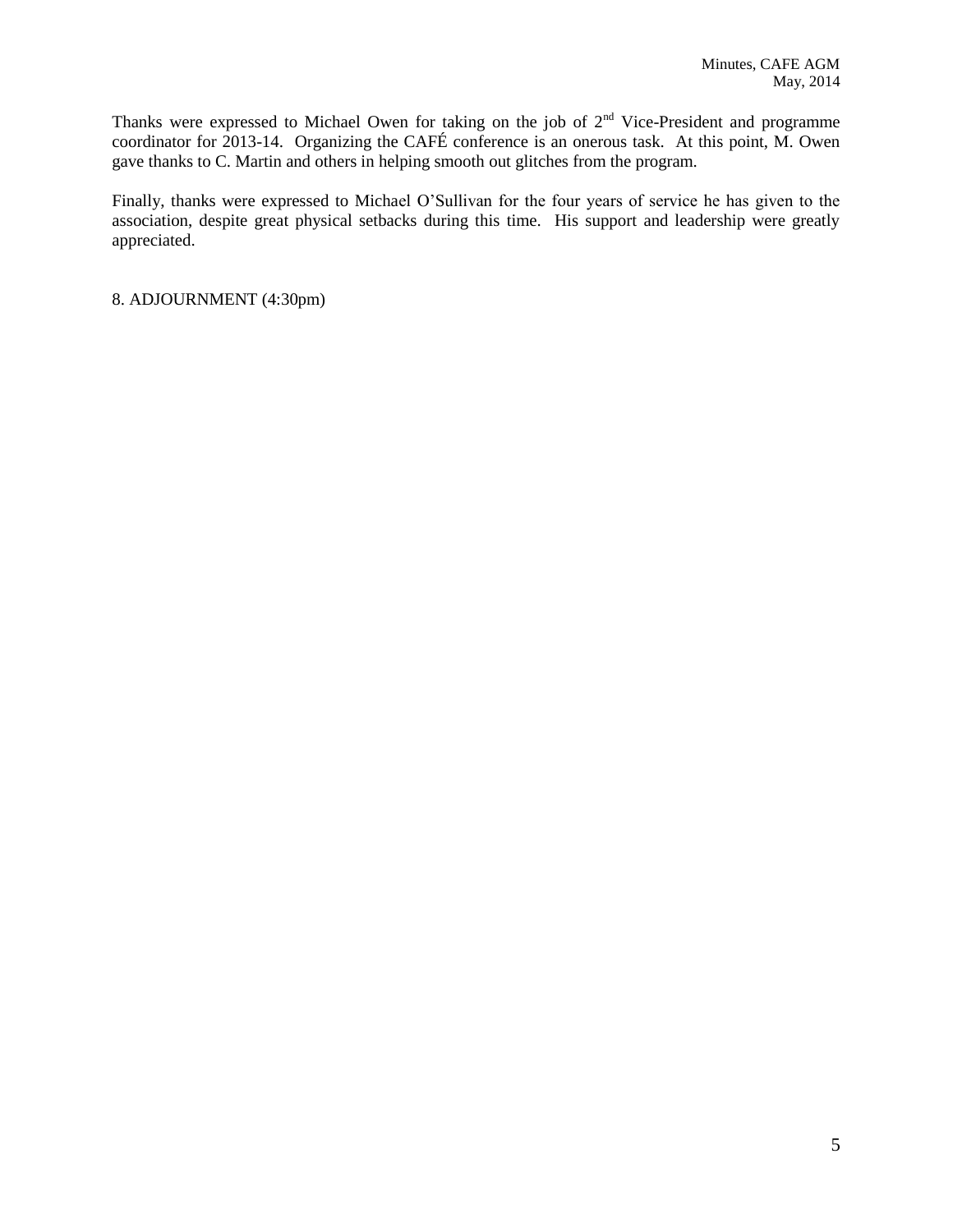# Appendix A Canadian Association of Foundations of Education (CAFE) Association canadienne pour l'étude des fondements de l'éducation

# Report of the First Vice-President Submitted to Michael O'Sullivan, CAFE President, on May 12, 2014

Dear Michael,

According to the schedule of awards, the CAFE Publication Award for 2014 was granted to a single or coauthored boo published between January 1, 2012 and December 31, 2013. Following the call for nominations, twelve books were submitted. The committee of scholars adjudicating submissions has my heartfelt gratitude for its willingness to shoulder such a heavy load. The committee included the following five people, listed in alphabetical order: David Burns (Kwantlen Polytechnic University), Michelle Forrest (Mount Saint Vincent University), France Jutras (University of Sherbrooke), Lorna McLean (University of Ottawa), and John Telford (Simon Fraser University). Their efforts cannot be understated.

Further, I give thanks to Shirley van Nuland (University of Ontario Institute of Technology), former Chair of the Awards Committee, for her invaluable support. She shared her expertise and kindly volunteered to help me with a conflict of interest. She compiled the final rankings, which were submitted by the committee, permitting me to remain at arms length from the deliberations.

The 2014 Publication Award winners are Robert Gidney and Wyn Millar. Their publication, *How Schools* Worked: Public Education in English Canada, 1900-1940, is most worthy of this distinct honour. The steep list of books published in the past two years, the rich field of authors nominated, and the profound quality of scholarship demonstrates that research in the Foundations of Education is healthy, alive, and well in Canada.

The Award for Distinguished Service has been awarded to you, Michael O'Sullivan, the outgoing president of CAFE. Nominations were called for on the CAFE website. You were the unanimous choice of the committee, which was composed of the entire membership of the Executive Officers of the Board of Directors for CAFE listed here (again, in alphabetical order): Lynne Alexandrova (OISE), Penney Clark (University of British Columbia), Kurt Clausen (Nippissing University), Michael Corbett (Acadia University), Lynn Lemisko (University of Saskatchewan), David Mandzuk (University of Manitoba), Michael Owen (University of Ontario Institute of Technology), Helen Raptis (University of Victoria), Doug Simpson (Texas Tech University). Congratulations, Michael. Thank you for your years of devoted service to our Association.

Respectfully,

Theodore Michael Christou Outgoing First Vice-President, Canadian Association for Foundations in Education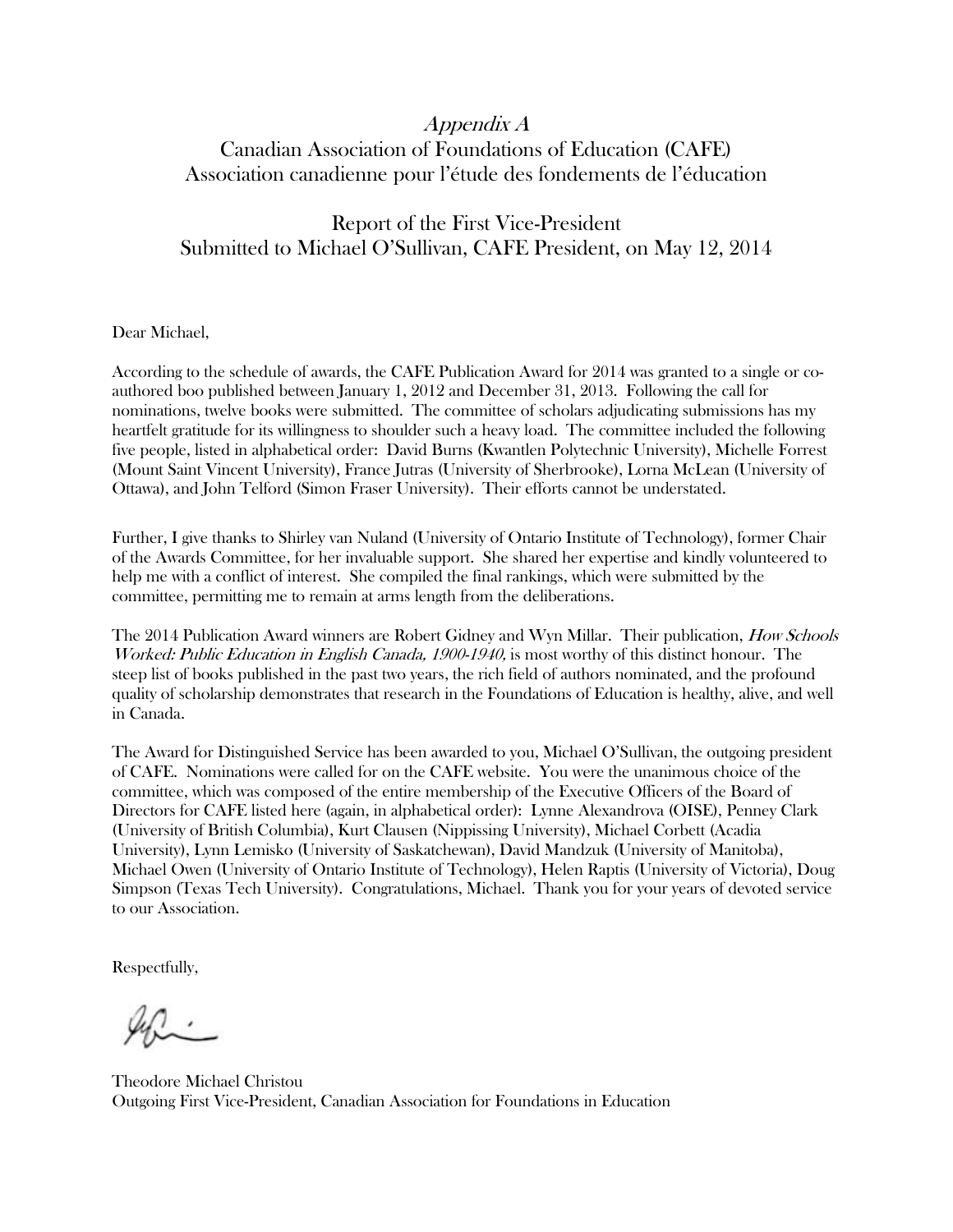# *Appendix B*

## **CANADIAN ASSOCIATION OF FOUNDATIONS OF EDUCATION**

# **FINANCIAL REPORT, 2013-2014**

Prepared by Kurt Clausen, Nipissing University Secretary/Treasurer, CAFÉ

## **Report on Expenditures**

This past year, the Association incurred few expenses, all related to conference activities (i.e., catering and award framing). A donation and two membership fee deposits were made in this time period. It may be noticed that this revenue has declined by the equivalent of 22 regular members. Despite this, our reserve has risen somewhat.

## **Summary**

| Date      | <b>Expenses</b> | <b>Deposits</b> | <b>Reason</b>                                                     | <b>Balance</b> |
|-----------|-----------------|-----------------|-------------------------------------------------------------------|----------------|
|           |                 |                 | Opening Balance 2013-14<br>Year                                   | \$1,551.51     |
| 6/10/2013 |                 | \$1,440.00      | 2012 membership fees<br>collected by CSSE                         | \$2,991.51     |
| 6/10/2013 | $-$ \$98.74     |                 | Charges related to 2012<br>conference                             | \$2,892.77     |
| 6/19/2013 | $-$ \$32.80     |                 | Helen Raptis - to pay for<br>framing of certificate of<br>service | \$2,859.97     |
| 7/31/2013 |                 | \$160.00        | Donations from CAFE<br>members at 2013 conf.                      | \$3,019.97     |
| 9/112013  | $-$ \$136.72    |                 | Shirley Van Nuland - Award<br>expenses                            | \$2,883.25     |
| 5/1/2014  |                 | $$1,220.00*$    | 2013 membership fees<br>collected by CSSE                         | \$4,103.25     |
|           | $-$ \$275.21    |                 | Catering for UVic, 2013                                           | \$3,828.04     |
| Total     | $-$ \$543.47    | \$2,820.00      | Closing Balance 2013-14<br>Year                                   | \$3,828.04     |

\*Membership fees consisted of the following:

- 81 Regular Members X  $$10.00 = $810.00$
- $71$  Student Members X  $$5.00 = $355.00$
- $\bullet$  5 Retired Members X \$5.00 = \$25.00
- 6 Salaried Members  $X $5.00 = $30.00$
- $\bullet$  0 International Members X \$10.00 = \$0.00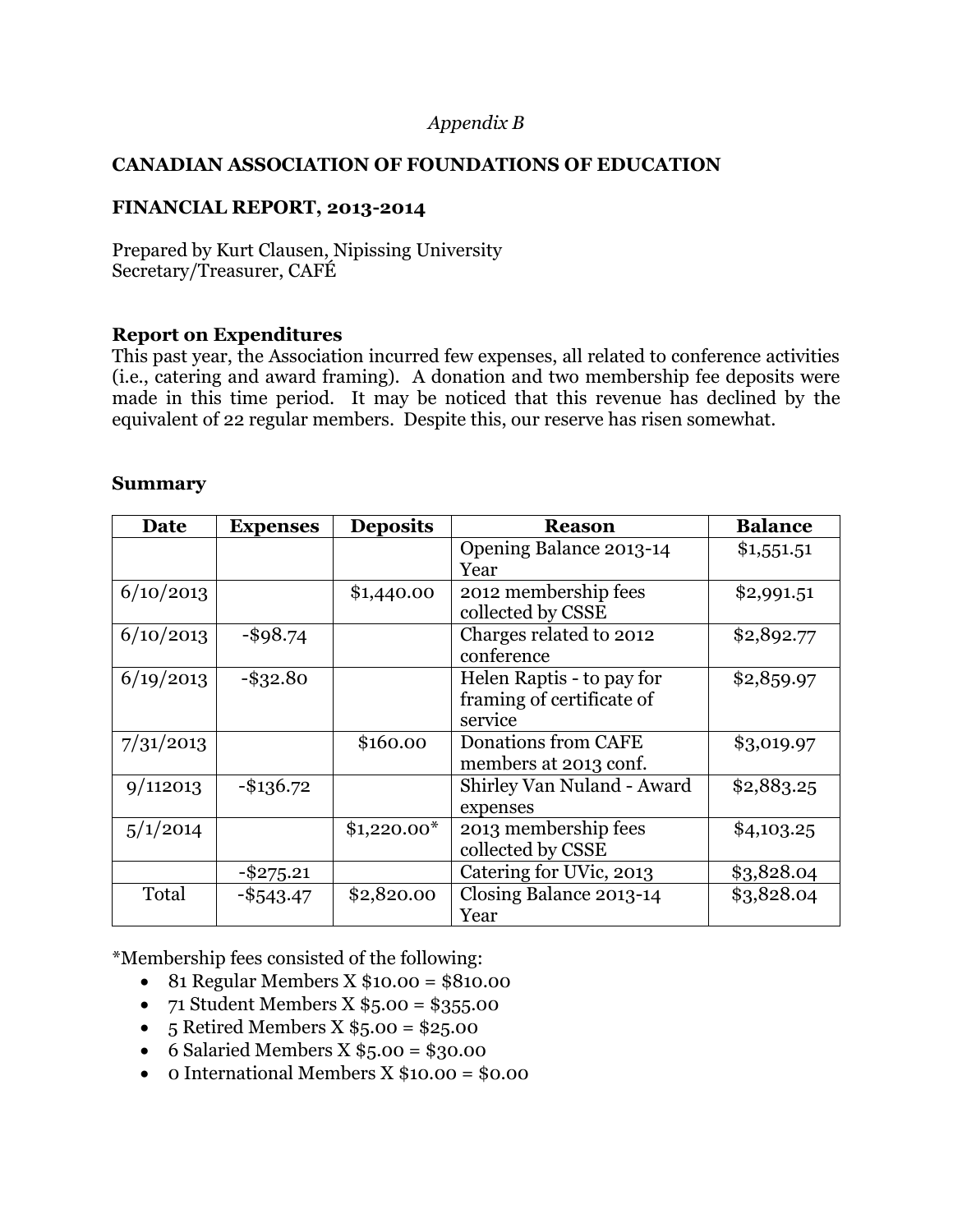# **CAFE STUDENT REP PROPOSAL**

To the *Canadian Association of Foundations of Education* (CAFE)

Presented at the CAFE *Annual General Meeting*, held on May 27 at the *Congress of the Humanities and Social Sciences 2014*, Brock University

Dear CPES Executive Members:

As per Dr Michael O'Sullivan's invitation, below I outline in writing the format and rationale for a set of proposals, based on consultations with fellow students, some faculty, and my experience with graduate programs in several universities and countries (including as seminar/conference organizer), and as Congress presenter with various associations since 1994.

1. To start with, I am delighted to acknowledge the AGM vote of approval of my motion for CAFE to introduce innovative formats ensuring much broader student participation in the annual conferences as part of Congress (and any other).

**FORMAT**: Students can be invited to submit abstracts for **1)** the regular conference presentation format, and **2)** a "poster" type format (to be designed with minimal, if any, costs to CAFE), e.g. a "Creative Knowledges Session", where authors and attendees can experiment with multimodal forms of delivery other than the traditional discursive-verbal genre (think of music, art, and imagination).

Submitting student authors can select 1 of the 2 formats, or can indicate  $1^{st}$  and  $2^{nd}$  choice. Thus, potentially, **all student submitters** can receive an invitation, and a request to confirm their participation by a specified date.

**RATIONALE**: Students would learn better how to give a presentation when they can listen to others present, and can also present themselves. Since, to my knowledge, universities only dispense very modest reimbursement amounts conditional on students providing proof of having presented a paper or poster, higher acceptance rates would give more students better learning opportunities.

The envisioned approach opens the door to the inclusivity and embodied coming-to-knowing that marks the Indigenous style of learning, and e.g. Alice Chapman and John Dewey's Experimental School Project, among a number of others.

## 2. Another initiative is to introduce a **Faculty Award for Excellence in Student Mentoring.**

**FORMAT**: A *Committee* of students and recent graduates will invite and review nominations by students and faculty. There will be no time restriction as to how long ago the nominees acted as mentors or whether they were at any point association members. The key condition is for all nominators to have been mentored by the former/current faculty member they are nominating.

**RATIONALE:** At a time when university "teaching" is increasingly being devalued, it is all the more important to acknowledge excellence in mentorship. It crucially gives students access to tacit knowledge, unavailable through (the unmanageable numbers of) published texts. While the **Award for Best Thesis or Dissertation** certainly acknowledges the supervisors and committees of the awardees, even if indirectly, outstanding mentorship requires separate recognition since, at its best, it initiates graduates into the workings of academia.